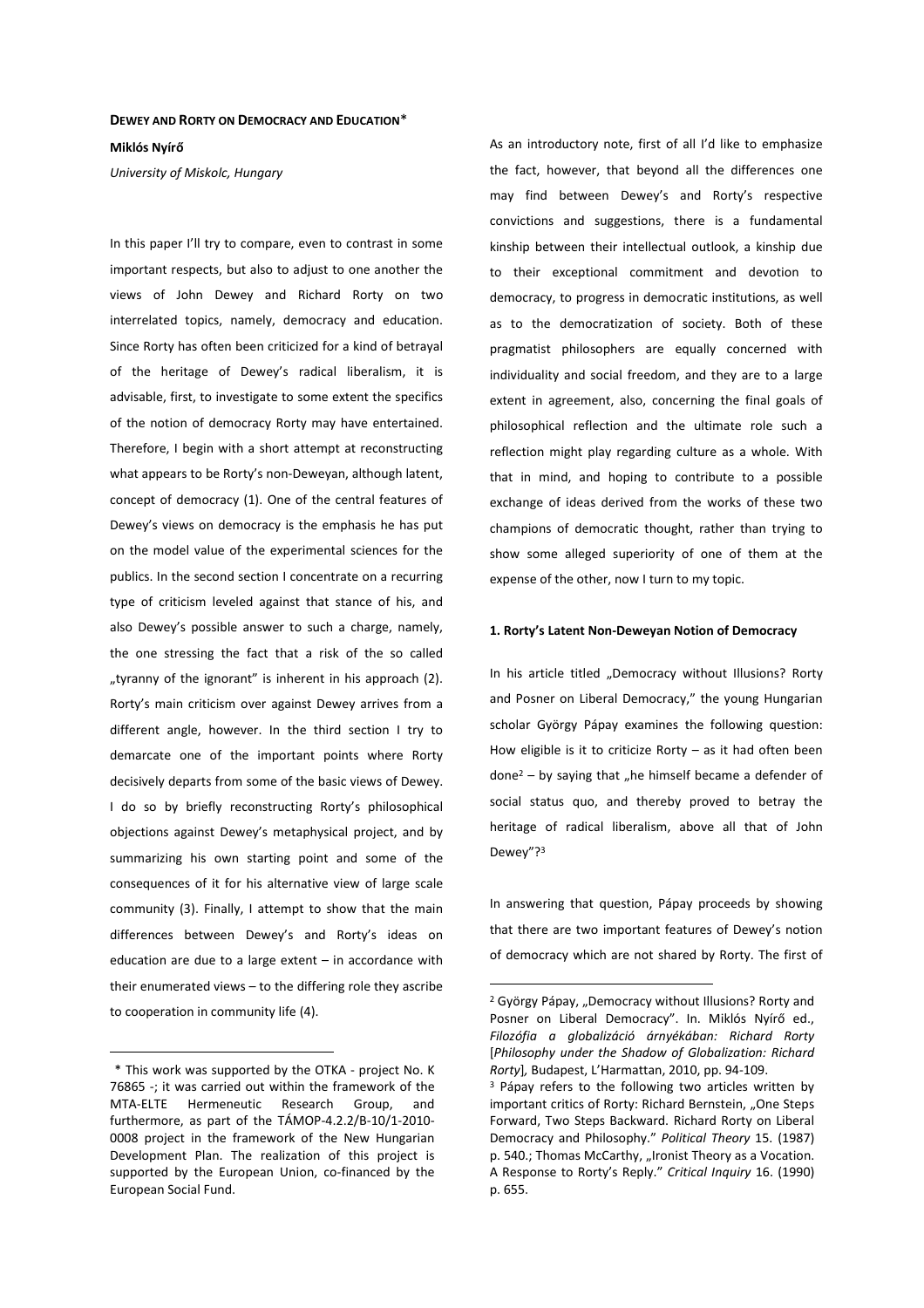them is what Putnam regards as an "epistemic justification" of democracy.<sup>4</sup> Such a justification would ultimately reside in the claim that it is democracy that can guarantee the most the appropriate conditions of "intelligently conducted inquiry", the kind of inquiry desirable according to Dewey not only within the sciences but also in solving social problems. The second feature is Dewey's vision of a "creative democracy". Just as Dewey emphasizes cooperation in scientific inquiry and rejects all individualistic models of acquiring knowledge, he also stresses cooperation in political matters. Accordingly, his creative democracy demands as much participation of the citizens in political matters as possible, and therefore it regards democracy as a way of life – as opposed to the merely negative freedom warranted by democratic institutions.

Rorty, in turn, is skeptical whenever *any* form of "rationality" is being privileged and an attempt is made to show that democratic praxis and politics embody  $-$  or at least it is desirable that it embody  $-$  just that kind of rationality. Then again, it is quite obvious that Rorty emphasizes the sort of negative freedom John Stuart Mill had advocated, and that he regards the institutional guarantees of democracy as of primary importance, without exhorting an extensive participation of citizens in public matters.

The contrast between Dewey and Rorty regarding these two issues seems to be fairly clear, and the main question is whether one can find plausible reasons for Rorty's obvious departure from these aspects of Dewey's notion of democracy. One of the obstacles in answering this question is the fact that Rorty's views on democracy are generally not elaborated systematically – it is characteristic of him, indeed, that he refers to "liberal democracy" mostly in broad terms. However, as Pápay attempts to show, there is a conception of democracy – namely, that of the practicing judge and jurisprudent professor Richard Posner<sup>5</sup> - that seems to challenge to a considerable extent the views of Dewey, *and* that conception is in accord  $-$  at least in some important respects – with Rorty's pertaining views.

It is not my intention here to present Posner's approach extensively. Few points will suffice. Posner differentiates between Concept I and Concept II democracy, which more or less correspond to a deliberative and a competitive notion of democracy, respectively (and I will refer to the two concepts by using the latter names).

Deliberative notions of democracy – such as Dewey's, Hannah Arendt's republicanism, and other, contemporary theories of it  $-$  tend to have a rather normative aspect. They characteristically prefer political participation on the citizens part as opposed to, or at least besides, their representation, and accordingly build upon more or less well-informed citizens who are also willing to get directly involved in public issues. Therefore, as Posner claims, they ascribe moral rights – such as that of participating on equal terms in governmental work – *and* corresponding moral requirements (if not duties or responsibilities) to the citizens. Moreover, deliberative conceptions tend to favor the kind of discussion that is consensus-oriented and is pursued with public interest in view. For Posner, such conceptions are inspired rather theoretically, being regulated by some kind of a vision.

As opposed to them, the so called competitive model of democracy tries to take extant social praxises as its starting-point. It is a rather practically-oriented notion also in the sense that it takes into account and builds upon individual, selfish, often utterly a-political, interests, instead of proceeding from a requirement to recognize interests of the narrower or broader community, or society itself. In general, this approach is skeptical toward the demand of consensus, takes into account the limits of

 $\overline{a}$ 

<sup>&</sup>lt;sup>4</sup> See Hilary Putnam, "A Reconsideration of Deweyan Democracy." In. his *Renewing Philosophy*. Cambridge, Harvard University Press, 1992.

<sup>5</sup> See Richard Posner, *Law, Pragmatism and Democracy.*  Cambridge, Harvard University Press, 2003.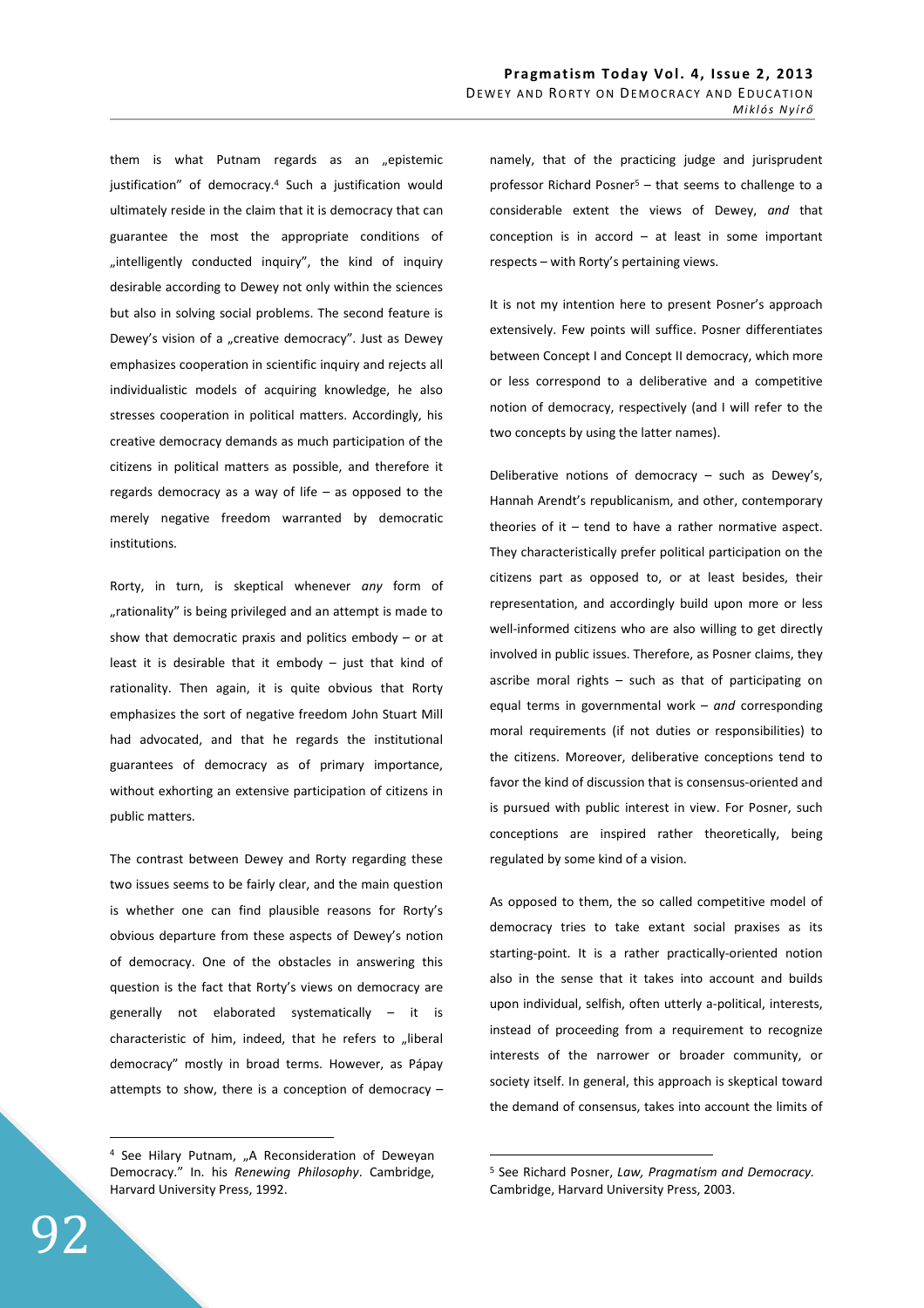discussion, and thinks of democracy  $-$  accordingly  $-$  as being fundamentally pervaded by conflicts. On this account, it is not adequate to regard the system of representation as a field where social conflicts are to be resolved by means of discussion aiming at consensus, but rather, it should be seen as a procedural system which operates on the principle of trial and error*.* Such a competitive view  $-$  as opposed to the deliberative one  $$ demands much less of political activity on the part of the voters, and devotes much more attention to the institutional dimensions of democracy. As a whole, the competitive model is much less idealistic, less normative, less illusion-laden, and more accepting than the deliberative ones, whereas the latter typically tend to display certain impatience toward existing conditions and practices.

As I see the matter, Pápay is justified in claiming that Rorty's views "on several points advocate, or even explicitly presuppose a pragmatic notion of democracy in a Posnerian sense."<sup>6</sup> Rorty's emphasis on the public/private distinction, on the incommensurability of so called "final vocabularies", and again, the fact that instead of stressing consensus he takes into account the unavoidable conflicts among group-interests, and that he urges proceeding from extant political practices and institutions over against normative social theories, etc. – all these seem to testify to that claim. From this perspective, then, it is advisable to acknowledge the fact that Rorty's departure from important notions in Dewey's vision of democracy might be due to a deliberate commitment of his to a conception of democracy which is of *other kind* than that of Dewey. It is also important to note, however, that this account corresponds only  $-$  as Pápay is well aware of it  $-$  to the "more pragmatic, less illusion-laden side" of Rorty, at the expense of the "more romantic, utopian" Rorty who exaggerates hope in democracy into a kind of civil religion.<sup>7</sup>

 $\overline{a}$ 

# **2. The Question of the Model Value of the Experimental Sciences for the Publics**

In his paper titled "Representative Democracy, Participatory Democracy, and the Trajectory of Social Transformation" Larry Hickman calls attention to the fact that controversies pertaining to the question of deliberative versus so called competitive democracy are not at all something new, and that Dewey himself was also engaged in a debate, one with Walter Lipmann during the 1920's, where the case at issue was the more or less same topic, namely, the question of representative democracy versus participatory democracy.

One of the highly important upshots of Hickman's reconstruction is that Dewey "had [...] argued for [a dynamic] balance or reciprocity between participatory and representative dimensions of democracy that anticipated some of the basic concepts of what contemporary political theorists now term »deliberative democracy«. But […] Dewey went well beyond most contemporary treatments of deliberative democracy in ways that anticipated some of the thinking behind some of the more radical experiments in participatory democracy [...]."<sup>8</sup> As Hickman points out, Dewey argued for the indispensability of the experimental potential of exercises within both the participatory *and* the representative dimensions of democracy, precisely in order to secure the desirable, continual renewal and mutual adjustment of these two dimensions.

Dewey's idea of democracy is comprehensive. It goes far beyond mere "political democracy", and includes "a democracy of rights", "social democracy", and also "economic democracy", where "the first theme lays out the basis for representative democracy – Hickman emphasizes –, but the remaining three themes lay out the

<sup>6</sup> György Pápay, ibid. p. 104.

<sup>7</sup> Ibid. p. 109.

<sup>&</sup>lt;sup>8</sup> Larry A. Hickman, "Representative Democracy, Participatory Democracy, and the Trajectory of Social Transformation" [henceforth: "RDPD"]. In. John Ryder and Radim Sip eds., *Identity and Social Transformation.*  Central European Pragmatist Forum, Volume Five, Amsterdam - New York, NY, Rodopi Press, 2011, p. 174.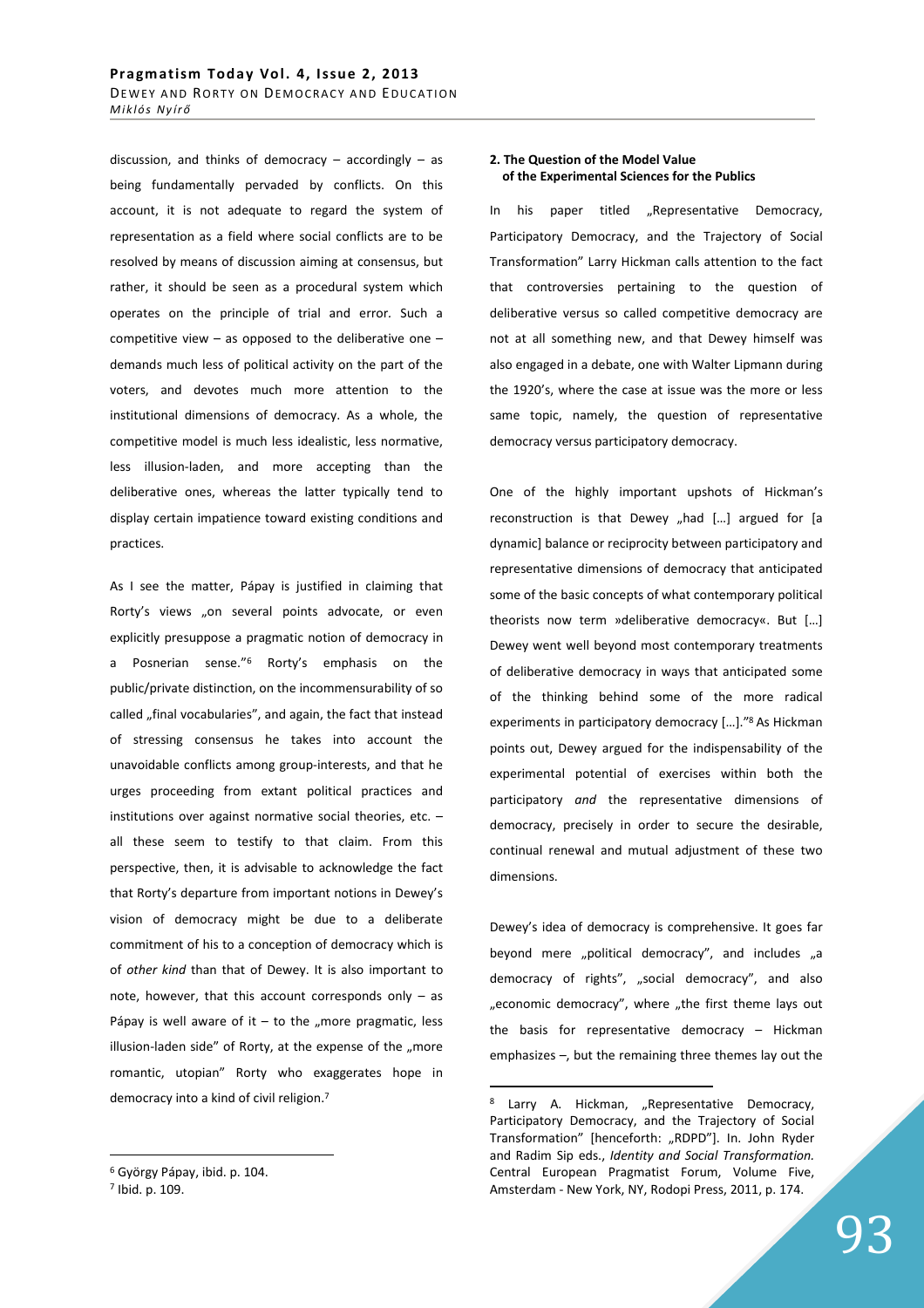$\mathcal{L}_\text{max}$ 

conditions under which participatory democracy can be engendered and fostered."<sup>9</sup> To that extent, these ideals also embody an implicit critique of corporate capitalism, as well as an "implicit formula of redress" (Hickman).

As far as I see, Rorty is no less explicit on the need to conceive democracy in such a broad, Deweyan terms. Instead of explicitly referring here to the pertaining aspects of his work, I'd like only to mention that in one of his last talks he has differentiated between "two distinct meanings" of the word "democracy", namely, between what he calls "constitutionalism," and in turn, "egalitarianism", corresponding more or less to Dewey's first and the other three aspects of democracy.

"In its narrower, minimalist meaning [the term 'democracy'] refers to a system of government in which power is in the hands of freely elected officials. I shall call democracy in this sense 'constitutionalism' – Rorty writes. In its wider sense, it refers to a social ideal, that of equality of opportunity. In this second sense, a democracy is a society in which all children have the same chances in life, and in which nobody suffers from being born poor, or being the descendant of slaves, or being female, or being homosexual. I shall call democracy in this sense 'egalitarianism'."<sup>10</sup>

To my mind, then, no one who is concerned in democratization can find anything objectionable in these *ideals pursued by both Dewey and Rorty,* that is, in the emphasis laid on the need to go beyond the merely political democracy of constitutionalism, and the need to extend those ideals to the spheres of rights, economy, and society as a whole in the spirit of egalitarianism. And for that reason, the question of difference between these two thinkers concerning the issue of democracy is not so much that of ends, but – perhaps – of means.

As opposed to most of the contemporary proponents of deliberative democracy, Dewey thought that – using the words of Larry Hickman  $-$  "deliberation must go beyond conversation and debate to include matters that are at basis technoscientific."<sup>11</sup> Since he was committed above all to experimental methods in the sciences, and he thought that "the methodological successes of the sciences […] in large measure depend on dynamic reciprocity between participation and representation" (Hickman), therefore, this reciprocal relation within the communities of scientific inquiry served for him as a model for informing other democratic practices, eventually most part of the public sphere.

Cornel West, in his *The American Evasion of Philosophy,*  said that to the changes taking place in Dewey's time – such as population shifts, the rise of industrial capitalism and increasing immigration, etc.  $-$  he basically responded by stressing three points: the need of radical journalism; association with WASP efforts to amalgamate the immigrants; and urging reform and leadership in teaching and education.<sup>12</sup>

In Hickman's account, the first and third of these points appear also as the most important means on the ground of which one is to reject the key argument in Lipmann's advocacy of an elitist version of representative  $demoracy$  – the claim that "the intelligence and skills of citizens were insufficient (or unnecessary) to provide the basis for the choices that would determine the shape of community life and the activities of various publics, including the state" (Hickman). Dewey's extended experimentalism, his call for improved education and radical journalism, are supposed to reinforce one another.

<sup>9</sup> Larry A. Hickman, "RDPD", p. 175. <sup>10</sup> Richard Rorty, "Democracy and philosophy*,*" In. *Kritika & Kontext* 34 (May) 2007.

94

 $\overline{a}$ 

<sup>&</sup>lt;sup>11</sup> Larry A. Hickman, "RDPD", p. 176.

<sup>12</sup> Cornel West, *The American Evasion of Philosophy*: *A Genealogy of Pragmatism.* Wisconsin, 1989, pp. 80-85.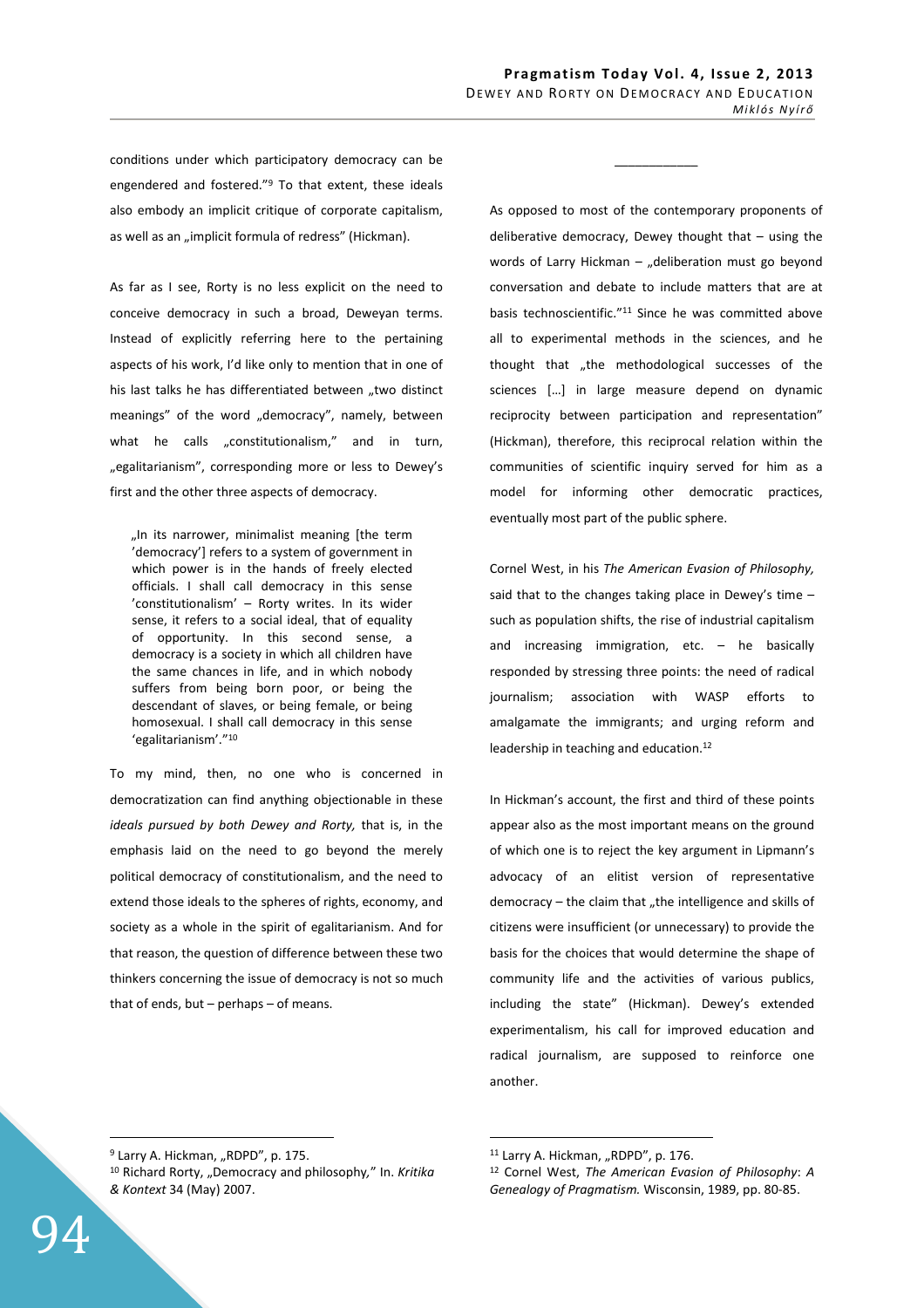West's criticism of Dewey includes – among others – the charge that his ideal of democracy is that of the small homogeneous community, not the new, urban, heterogeneous society of the U.S.<sup>13</sup> Hickman addresses the same issue when he takes into account a possible criticism of the model value of experimental sciences for the publics, the criticism according to which scientific communities are relatively narrow, having more or less well defined interests and norms, which is not the case in politics. The problem he deals with, however, is that extensive participation in the public fields runs the risk of "the tyranny of the ignorant" (Phillip Kitcher), the risk that significant questions may be undervalued, as well as "methods that threaten to terminate deliberation" may gain importance. In reconstructing Dewey's possible answer to that matter, Hickman refers to two arguments. First, to a "preclusionary one" that basically limits the scope of participation in deliberative democracies, and it does so on the ground that there are norms of deliberation – which arise out of democratic practices and remain revisable if necessary. The second, "inclusionary argument" resides in Dewey's philosophy of education.

Before we turn to the problem of education, however, we must ponder  $-$  I'd like to suggest  $-$  whether the problem of the model value of small homogeneous communities, such as the scientific ones, is or is not exhausted by that of "the tyranny of the ignorant", that is to say, whether or not there are obstacles to the creation of a well operating and as much participatory as representative public sphere other than ignorance or lack of willingness within one and the same community.

## **3. Rorty's Answer: Incommensurability and the Need for Moral Change**

In *The Public and Its Problems* (1927) Dewey spoke about "the great community" and took into account as such obstacles to its creation mainly the followings: popular

 $\overline{a}$ 

cultural diversions, bureaucratization of politics, geographical mobility, and cultural lag in ideals and communication.

This is a point where  $-$  as I see it  $-$  Rorty decisively *transcends, but without denying it,* the general perspective of Dewey. For his very starting point – as it is first displayed in his *Philosophy and the Mirror of Nature,*  without mentioning critically his intellectual hero, Dewey – is the distinction between what he calls commensuration and conversation, i.e. commensurable and non-commensurable, "normal" and "abnormal" discourses. This distinction corresponds in philosophy to the epistemological and hermeneutical discourses according to Rorty, where "epistemology proceeds on the assumption that all contributions to a given discourse are commensurable, [whereas] hermeneutics is largely a struggle against this assumption."<sup>14</sup> The point is that these two types of discoursing correspond to *two different types of community*, one concerned with inquiry, and the other concerned with something which is more elementary, and pragmatically or existentially prior to the otherwise desirable democratic interest in inquiry, that is, with peaceful coexistence. "Epistemology views the participants [of discussion] as united in […] an *universitas –* a group united by mutual interests [and norms, one should add – M. Ny.] in achieving a common end – Rorty writes. Hermeneutics views them as united in […] a *societas –* persons whose paths through life have fallen together, *united by civility rather than by a common goal*, much less by a common ground."<sup>15</sup>

From this perspective, the greatness of Dewey's "great community" resides not so much in an ideal of a cooperative community of inquiring citizens, but rather in a kind of pluralist democracy which is "a community of communities": a *societas* of a plurality of *universitas,* 

<sup>14</sup> Richard Rorty, *Philosophy and the Mirror of Nature,*  Oxford (UK) - Cambridge (USA), Blackwell, 1980 (henceforth: *PMN*) pp. 315-16.  $15$  Ibid. p. 318. [Emphasis added  $-$  M. Ny.]

<sup>13</sup> Ibid. pp. 101-2.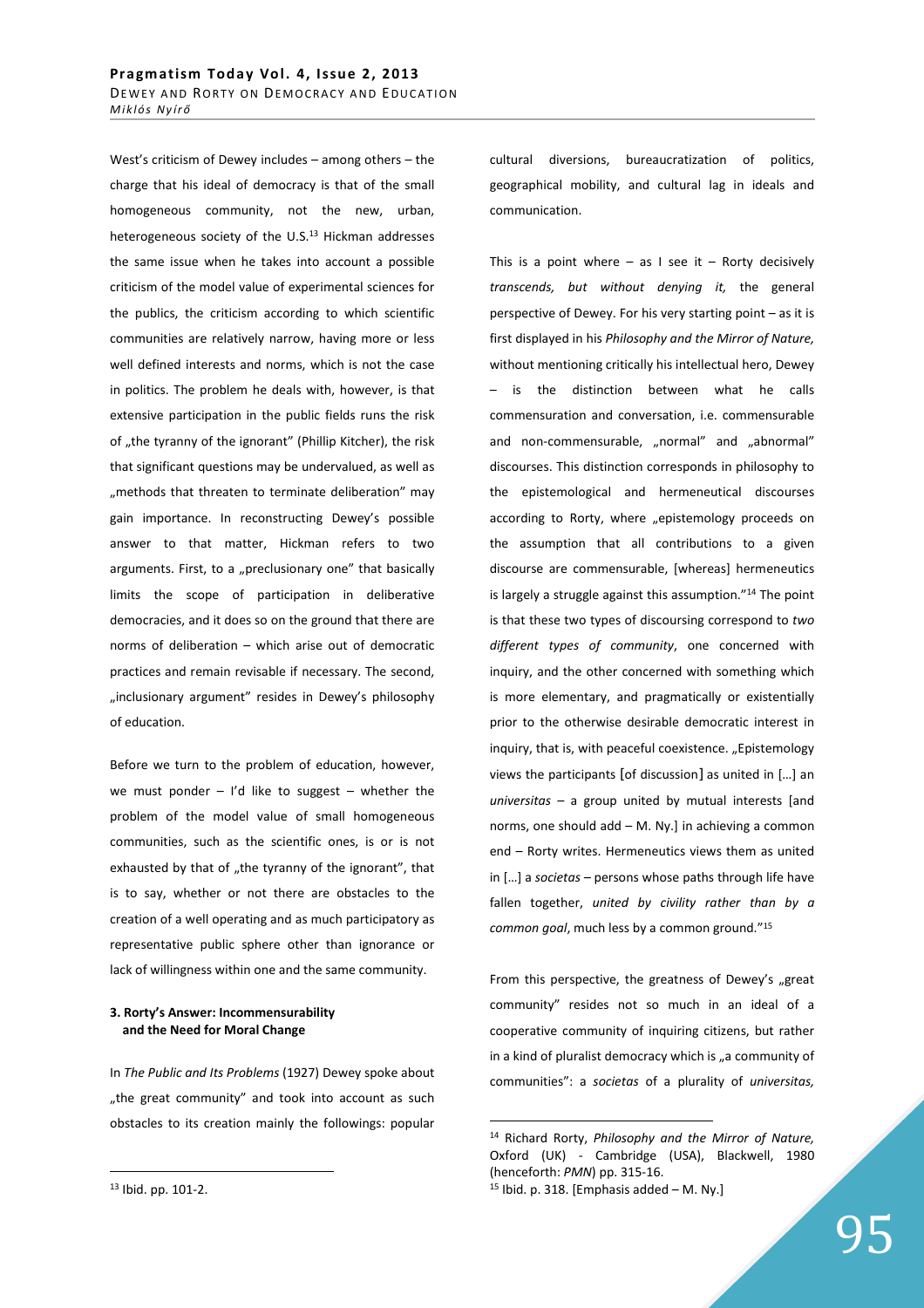wherein neither a "common ground" nor even a mutual interest in arriving at a consensus can be taken for granted. And this means that the two philosophers, Dewey and Rorty address *different levels* of the problems, where these levels do not at all exclude one another, but rather, the second one emerges beyond, or on the top of the first, and in that sense presupposes *and* includes it. Regarding the relation between epistemology and hermeneutics Rorty writes, indeed, that "it seems clear that *the two do not compete, but rather help each other out*."<sup>16</sup> Accordingly – and put in a rather simplistic way –, all that Dewey said regarding democracy could remain intact and valid within the frames of Rorty's neopragmatism, as far as more or less homogenous communities are concerned. As to the coexistence of heterogeneous communities, however, the hermeneutically inspired pragmatism of Rorty should come into play.

What I'd like to suggest, then, is that Rorty's approach does not deny or exclude *any* of the practically important aspects of Dewey's philosophy. Although Dewey doesn't seem to, because for historical reasons he could not, take into account plurality in the sense that is central to Rorty's post-Kuhnian and post-Heideggerian work, namely, radical incommensurability, Rorty never criticizes him on that ground.

In the articles devoted explicitly to Dewey, the only really important critique is  $-$  as I have shown it elsewhere<sup>17</sup> – what Rorty levels against Dewey's constructive attempt to give a kind of metaphysics of experience and nature. The reason for critique is that Dewey's project, in its attempt to give non-dualistic accounts of phenomena by finding "continuities

between lower and higher processes" $18 -$  very reminiscent, by the way, of his early panpsychism –, tries to dissolve both spirit and nature *in a way* that merges them in the one and perpetual process of "evolving," a way that acknowledges differences only in degree. As opposed to such an approach, in the *Mirror* Rorty devotes a chapter to the Spirit-Nature distinction, and says: "Nature is whatever is so routine and familiar and manageable that we trust our own language implicitly. Spirit is whatever is so unfamiliar and unmanageable that we begin to wonder […] *whether we do not need to change* our vocabulary, and not just our assertions."<sup>19</sup> Clearly, at stake is something that is of *moral significance.* For the difference between Dewey and Rorty on this point is the difference between emphasizing *change in degree*, due to intelligent reconstruction of our practices, and emphasizing the possibility of *change of identity,* of personality as a whole, of becoming an other person, via redescribing ourselves and creating or choosing a new "final vocabulary" and thereby a new self. "The notion that the empirical self could be turned over to the sciences of nature, but that the transcendental self, which constitutes the phenomenal world and (perhaps) functions as a moral agent, could not, has indeed done as much as anything else to make the spirit-nature distinction meaningful"<sup>20</sup> - a distinction Rorty finds it important to adhere to (although to a pragmatic reformulation of that metaphysical distinction), precisely for its moral impact. For the Deweyan notions of evolving and growth, fundamental as they are in his thought, suggest only continual alteration, rather than a possible, overall, qualitative change.<sup>21</sup>

 $\overline{a}$ 

<sup>16</sup> Richard Rorty, *PMN,* p. 346. [Emphasis added – M. Ny.]

 $17$  Miklós Nyírő, "Rorty, Dewey, and the Issue of Metaphysics." *Pragmatism Today,* Summer 2010, http://www.pragmatismtoday.eu/summer2010

<sup>18</sup> Richard Rorty, "Dewey Between Hegel and Darwin." In. Herman J. Saatkamp, Jr. ed., *Rorty & Pragmatism. The Philosopher Responds to His Critics.* Nashville-London, Vanderbilt University Press, 1995, p. 4. <sup>19</sup> Richard Rorty, *PMN,* pp. 352-3.

<sup>20</sup> Ibid. p. 343.

<sup>&</sup>lt;sup>21</sup> On this difference, explicitly drawn also by Gadamer in contrasting the Kantian notion of culture with the Humboldtian and more generally humanist notion of *Bildung,* see Gadamer's chapter on *Bildung* in his *Truth*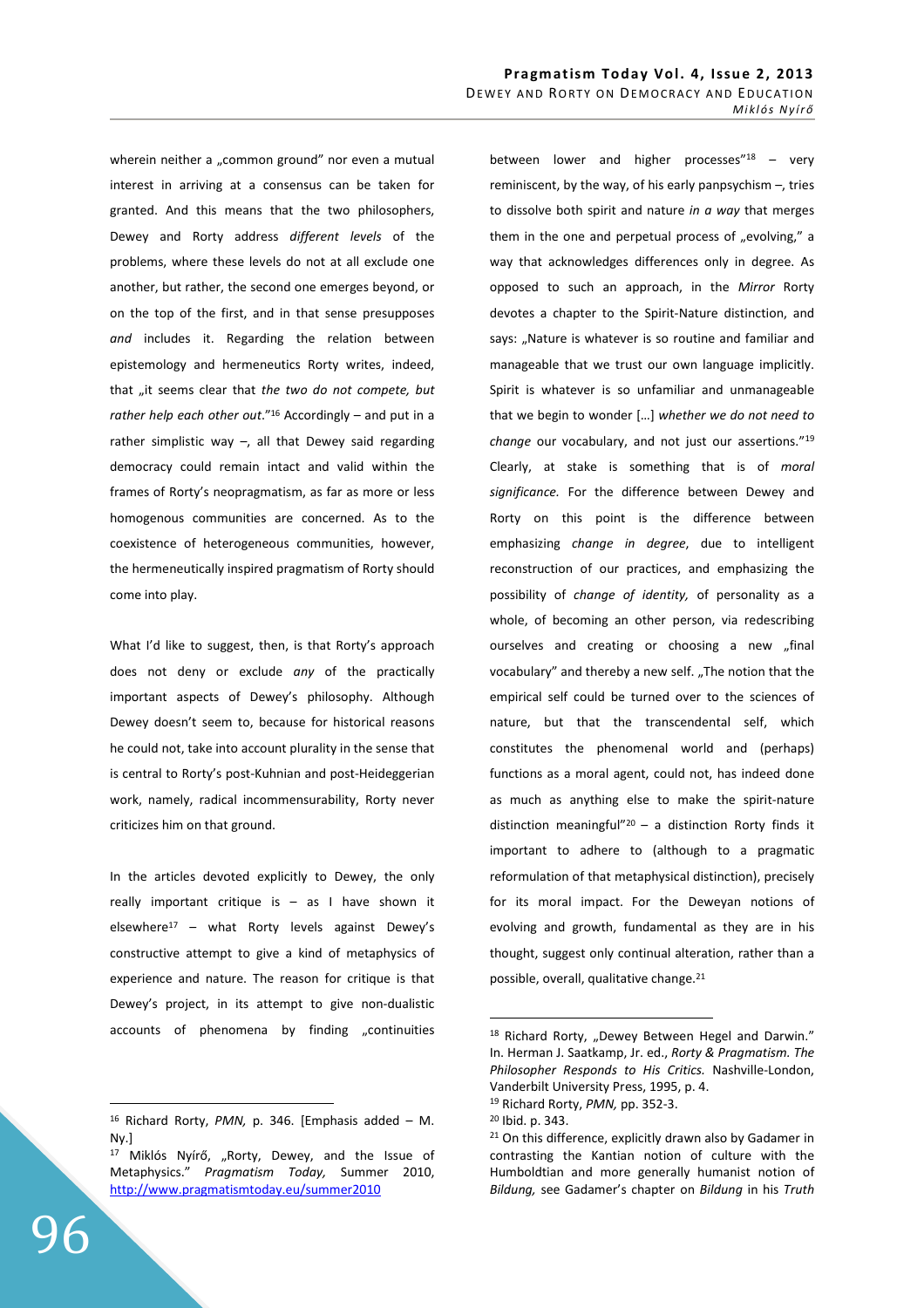### **4. Consequences for Education**

Now, there can be no doubt that both Dewey and Rorty assign to education a decisive role in democracy. As we saw it, Dewey's answer to the problem of "the tyranny of the ignorant" is twofold: direct preclusion *and* indirect inclusion via education. Rorty agrees with both. He writes: "There are credentials for admission to our democratic society […]. You have to be *educated* in order to be a citizen of our society, a participant in our conversation  $[...]$ ."<sup>22</sup> There are some important differences, however, regarding the way they conceive the role of education, respectively.

In his *Democracy and Education,* Dewey – in his own words – "connects the growth of democracy with the development of the experimental method in the sciences, evolutionary ideas in the biological sciences, and the industrial reorganization, and points out the change in […] education indicated by these developments."<sup>23</sup> From these achievements he extracts the notions central to his educational – and democratic – philosophy, namely, experimentalism, growth, and reconstruction. He says, for example:

"Since growth is the characteristic of life, education is all one with growing; it has no end beyond itself." $24$  ,The idea of education advanced […] is formally summed up in the idea of continuous reconstruction of experience [...]. $"^{25}$  "The result of the educative process is capacity for further education."<sup>26</sup> Or elsewhere: "What Humanism means to me is an expansion, not a contraction, of human life, an *expansion* in which nature and the science of nature are made the willing servants of human good."<sup>27</sup>

### *and Method.*

<u>.</u>

Compared to Dewey's perhaps somewhat one-sided emphasis on the continuity of organic interaction, and growth in the sense of intelligent reconstruction of experience – the importance of which is nowhere called into doubt by Rorty, of course  $-$ , in his educational writings Rorty puts forward the difference between two tasks of education which do not stand in such a continuity, but rather, mostly clash with one another, namely, socialization and individualization. It should be realized – he warns –, that "education is not a continuous process from age 5 to age 22. […] the word 'education' covers two entirely distinct, and equally necessary, processes – socialization and individualization. [It is but a] trap of thinking that a single set of ideas will work for both high school and college education."<sup>28</sup> Although Dewey was obviously well aware of these aspects of education, the very fact that he described the process and the end of education *in terms of* growth, formation of habits, perpetual reconstruction, etc., seems already to imply that it is the aspect of socialization, rather than that of individualization – in the radical sense, as Rorty has it in view  $-$ , that concerned him more.

The following words of Rorty on the theme of edification are especially telling if we read them with Dewey's notion of education in mind:

 $\mu$  shall use »edification « to stand for [the] project of finding new, […] more fruitful ways of speaking. The attempt to edify […] may consist in the hermeneutic activity of *making connections* between our own culture […] or discipline and another [culture or] discipline which seems to pursue incommensurable aims in an incommensurable vocabulary. But it may instead consist in the »poetic« activity of *thinking up*  such new aims, new words, or new disciplines […]. In either case, the activity is […] *edifying without being constructive – at least if »constructive« means the sort of cooperation* [*…*]

 $22$  Richard Rorty, "Universality and Truth," in. Robert B. Brandom ed., *Rorty and his Critics,* Oxford, Blackwell, 2000, p. 22. [Italics are in the original – M. Ny.]

<sup>23</sup> John Dewey, *Democracy and Education,* Preface. *The Middle Works, 1899-1924, Volume 9.* Carbondale and Edwardsville, Southern Illinois University Press, p. 3. <sup>24</sup> Ibid. p. 59.

<sup>25</sup> Ibid. p. 86. <sup>26</sup> Ibid. p. 74.

 $27$  John Dewey, "What Humanism Means to Me," first

published in *Thinker 2* (June 1930): 9-12. Dewey: Page lw.5.266, *The Collected Works of John Dewey 1882-1953,*  The Electronic Edition.

<sup>28</sup> Richard Rorty, *Philosophy and Social Hope,* London-New York, Penguin Books, 1999, p. 117.